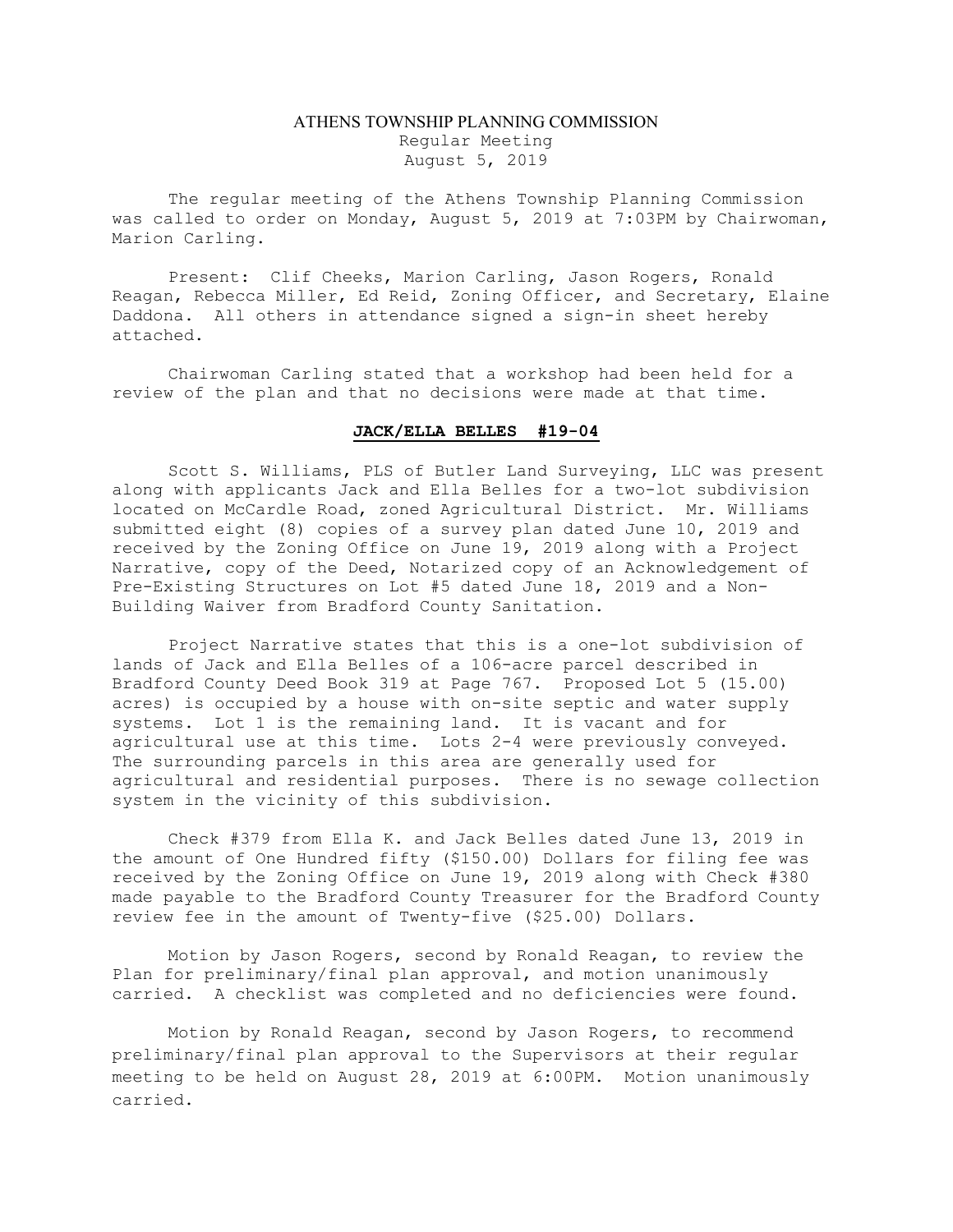## BARRETT,EDWARD/DEANNA & VERDERESE, WILLIAM/JOANN #19-05

 Scott S. Williams, PLS of Butler Land Surveying, LLC was present along with applicant Edward Barrett for a three-lot subdivision located on Weaver Road, zoned Agricultural District. Mr. Williams submitted eight (8) copies of a survey plan dated July 11, 2019 along with a Project Narrative, copy of a Deed and received by the Zoning Office on July 15, 2019.

 Project Narrative states that this is a three-lot subdivision of a 14.35 acre parcel described in Bradford County Inst. 200112333.

 Proposed Lot 7 (8.01 acres) is occupied by a house with an onsite septic system and water supply. Backup perc testing has been performed on this lot. Percolation testing has been performed as shown on the plan for a residential system of one EDU (400g/day).

 Proposed Lots 8 & 9 (2.88 acres and 3.46 acres) are vacant and have percolation testing as shown. Percolation testing has been performed as shown on the plan for a residential system of one EDU (400g/day).

 The surrounding parcels in this area are generally used for agricultural and residential purposes. There is no sewage collection system in the vicinity of this subdivision.

 Check #3277 from Urban Connection/Deanna or Edward Barrett dated July 15, 2019 in the amount of One Hundred seventy-five (\$175.00) Dollars for the filing fee was received by the Zoning Office on July 16, 2019 along with Check #3279 made payable to the Bradford County Treasurer in the amount of Twenty-five (\$25.00) Dollars for the County review fee.

 Motion by Rebecca Miller, second by Jason Rogers to review the Plan for preliminary/final plan approval, and motion unanimously carried. A checklist was completed and no deficiencies were found.

 Motion by Ronald Reagan, second by Rebecca Miller to recommend preliminary/final plan approval to the Supervisors at the meeting to be held on August 28, 2019 at 6:00PM. Motion was unanimously carried.